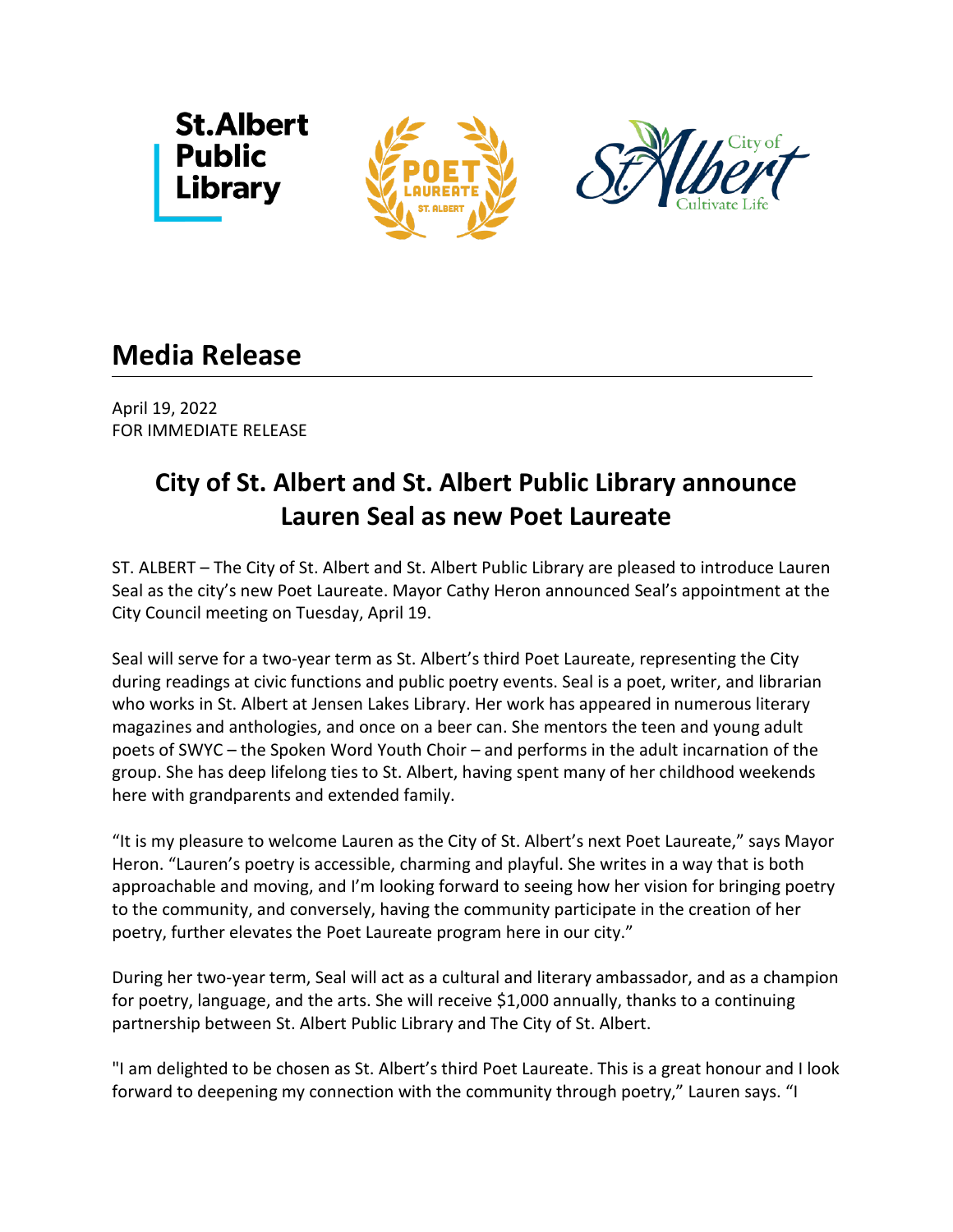believe poetry is for everyone. It can be whatever you want – serious, playful, simple, complicated, long, short. During my time as Poet Laureate, I will work to make poetry as inclusive, accessible, and fun for St. Albertans as possible."

Seal takes over from Poet Laureate Julia Sorensen. The City and the Library wish to acknowledge the tremendous work Sorensen has done throughout her term, in particular the stunning city-wide piece she shared in November 2021: throughout that month, Sorensen shared segments of her poem, *eight realisations from a visit with old friends in fall 2021*, on interior advertising spaces on St. Albert Transit, on window clings at St. Albert Place and at Jensen Lakes Library, on bookmarks available at both Library locations, and online, with videos appearing on the City's Instagram stories. The piece reflected on the power of friendship and community in the pandemic. We thank her for her excellent service and wish her the very best.

For more information, visit the Poet Laureate page at www.sapl.ca.

-30-

**For more information contact:** Geoff Manderscheid Poet Laureate Committee, Chair St. Albert Public Library 780-418-6621 [gmanderscheid@sapl.ca](mailto:gmanderscheid@sapl.ca)

Amy Nastase Communications Advisor City of St. Albert 780-994-3800 [anastase@stalbert.ca](mailto:anastase@stalbert.ca)